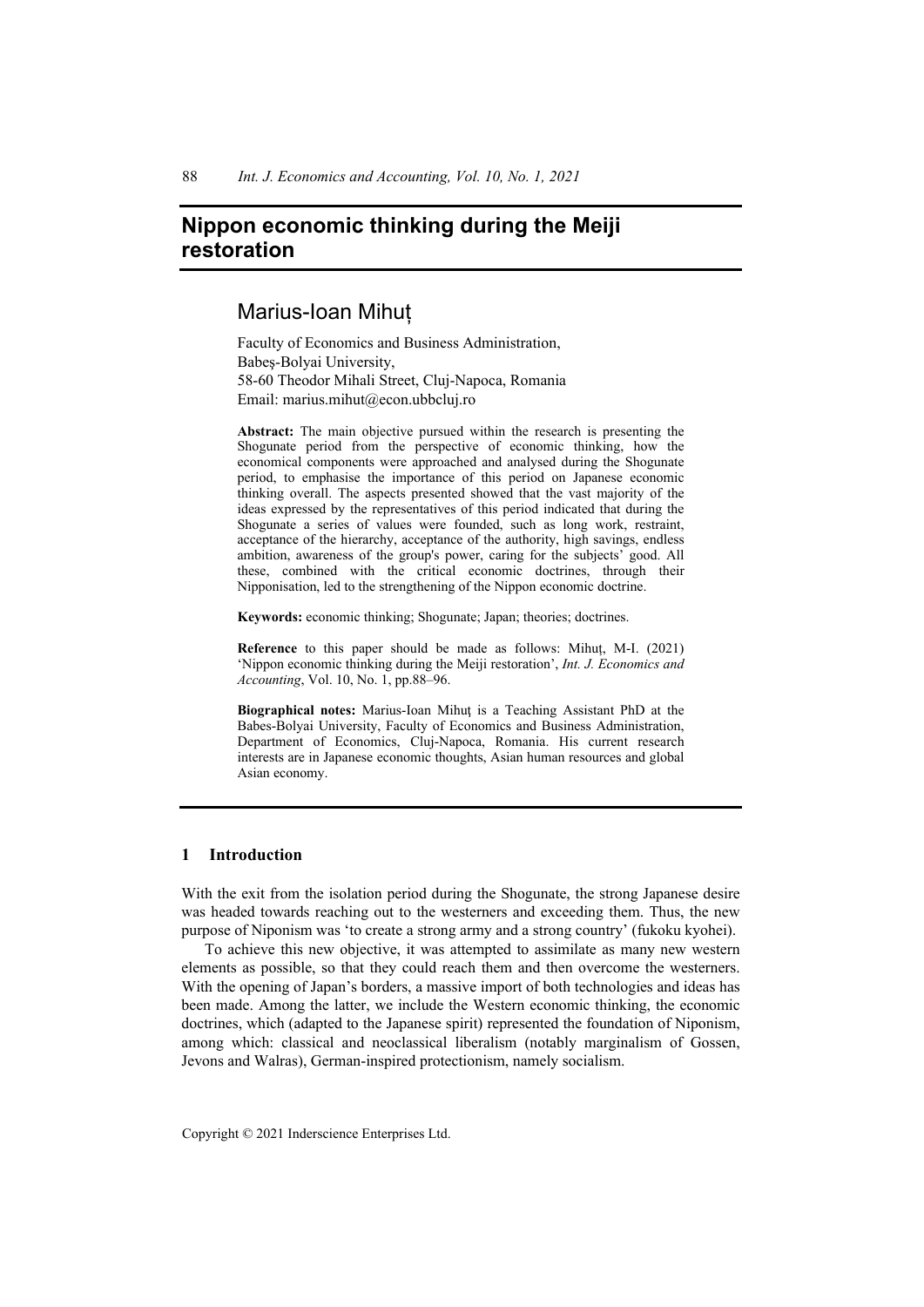The Meiji Restoration is based on two essential phases in coagulating the economic doctrine of Niponism, namely:

- Until  $1890$  import of ideas A stage represented by the translation of important works with existing economic content up to that period.
- After 1890 their Niponisation The stage in which the interference of imported economic doctrines would be carried out, thus forming their own doctrine.

The import of Western economic ideas had two sources for the Nippon archipelago: the first was the invitation, namely the hiring of foreign experts in Japan, and the second took the form of the Nipponese whom were allocated important financial resources to study abroad and to return with new ideas from the West. Also, if possible, another aim was to bring as many works as possible to create new libraries. For example, Juro Tedzuka himself would bring in Japan 6,624 books written by French economists and philosophers during the six years spent in the hexagon between 1920–1926 (Misaki, 2006). Kinnosuke Otsuka, another economist, got involved in bringing Menger Library to Hitotsubashi University, where it can be found nowadays. We must note that besides these, many others had the same responsibilities, which is why a large part of the original works of that period is found today in Japan.

The following step was the translation of important Western economic works of that time, of those found in the west and the Nipon area, as well. Thus, in 1876 Malthus's *Essays on the Principles of Population*, in 1882 Jevons's *Money and Mechanism of Exchange*, in 1884 Smith's *Wealth of Nations*, in 1886 J.S. Mill's *Principles of Political Economy* were translated, followed by List's *National System of Political Economy* in 1889.

As Eijiro Honjo indicated, as quoted by Ţuiu (1987), between 1867–1890 274 works on economic theory were translated. Until 1890, only a gross import of economic ideas was achieved, but since then it has been switched to Niponisation.

The synthesis made by the Japanese was fuelled by three great thinkers: Adam Smith (laissez-faire), Friedrich List (protectionism) and subsequently by Karl Marx (socialism), these 'stars of classicism' (Tuiu, 1987), around which there were other constellations, but which derived from the first ones. During the Meiji era, the first two doctrines appeared, and the Japanese Academic Society of Social Policy was established to represent a bridge towards the propagation of Marxism, developed in the inter-war period alongside marginalism.

It is considered that author Sumiyo (2010), analysed the life and career of Ito Yozo, an entrepreneur in Shizuoka Prefecture, in order to study the transition through which the entrepreneurs passed through from the Shogunate to Meiji era.

In this article our main objective was a cross-cutting and longitudinal analysis of the economic thinking of the Japanese during the Meiji restoration, bringing to the fore the main currents which marked the Nipon development, respectively the liberal doctrine, protectionism and socialism. These currents have marked Japan, shaping the Nipon economic thinking and Nipon capitalism nowadays. In achieving this objective, we divided the study into three main sections which approach the three significant currents around which the economic thinking was outlined, using content analysis of the main works and books that analysed that time as research methods.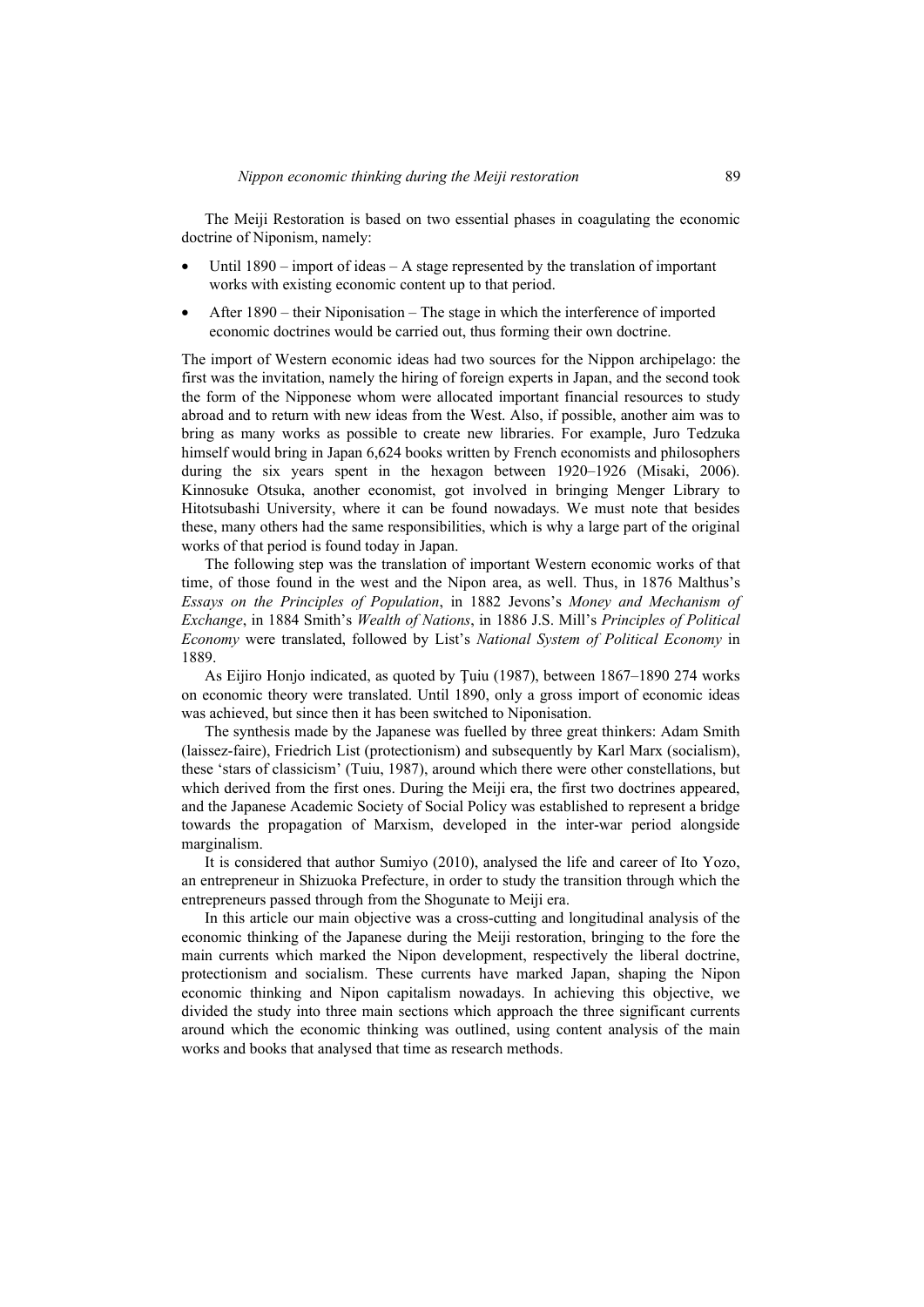### **2 The liberal doctrine in Japan**

The doctrine of classic Smithian liberalism could not take shape on land where Confucianism had been the basic ideology for more than two centuries, and Shintoism had the first plan (as a result of the Meiji restoration). Thus, ideas such as 'laissez-faire' had a much less significant influence than in the Anglo-Saxon world, the companies themselves demanding the involvement of the authorities. Therefore, if the British and the Americans had a strong sense of antipathy in terms of state intervention in the economy, in Japan, this aspect was desirable.

In addition, throughout the Meiji era, the oligarchs (power holders) led a fierce battle against liberalism, falling victim to several media elements including the Meiroku Zasshi newspaper (issued in 1875 to serve the cause of laissez-faire), whose activity ceased. Liberal economists such as Yukichi Fukuzawa (1835–1901), Ukichi Taguchi (1855–1905), Tsuda Mamichi (1829–1903), and Kanda Takahira (1830–1898) (throughout the Meiji period, without many tools at hand) had to wear a permanent duel with the protectionists, won by the latter. Of them, as indicated by Pence (2019), probably the most crucial role was held by Yukichi Fukuzawa, who had two significant contributions: firstly, he argued that in order to maintain its independence, Japan had to assimilate the more advanced Western countries as soon as possible, and secondly, he argued that the country had to shift from the producer nation to a manufacturer nation as soon as possible.

Throughout half of decade, the liberalists succeeded in imposing a reform on agrarian tax (but adapted to the Nipon spirit and not a liberal one-as desired by Kanda Takahira, for instance), to transform public companies into private enterprises towards 1890 (a measure which was based more on financial reasons due to the liquidity crisis that affected the Nipon treasury), namely the restoration of the conversion of the yen.

They also tried to impose free-change through several authors, whose work was developed by Sugiyama (2005), of which we remind, in addition to Fuzukawa and Kato Hiroyuki, Tsuda Mamichi, and Nakamura Masanao. Kato Hiroyuki, in his work Dialogue on Trade (Koeki Mondo), stated that: "there are beautiful things in Western countries that are not available in Japan and there are commodities in the attractive Nipon archipelago for Westerners, so free-change is useful and enriches both sides." In Tsuda's opinion: "import and export are reciprocal. Sometimes the first ones exceed the latter, and sometimes the balance is reversed. Like heat and cold, flow and reflux, they fluctuate and tend towards balance … thus there is nothing to worry about." As for the gold exits due to free trade, the same author believes that "such a theory is a mistake. Most Western economists, without any major exceptions, agree that protectionist tasks are not for the benefit of the nation, affecting it." Nakamura Masanao also himself was in favour of free-exchange, arguing that the gold exits in Japan are not due so much to this policy, as to the acquisition of weapons, to the offering of scholarships to study abroad, as well as the hiring many experts from abroad. All these opinions were struck by the protectionist theory that shall be presented in the following subchapter.

#### **3 Protectionism in Japan**

In a holistic society such as the Nipon one, protectionism found its ground to develop, List (the founder of protectionism) from diametrically opposed positions towards the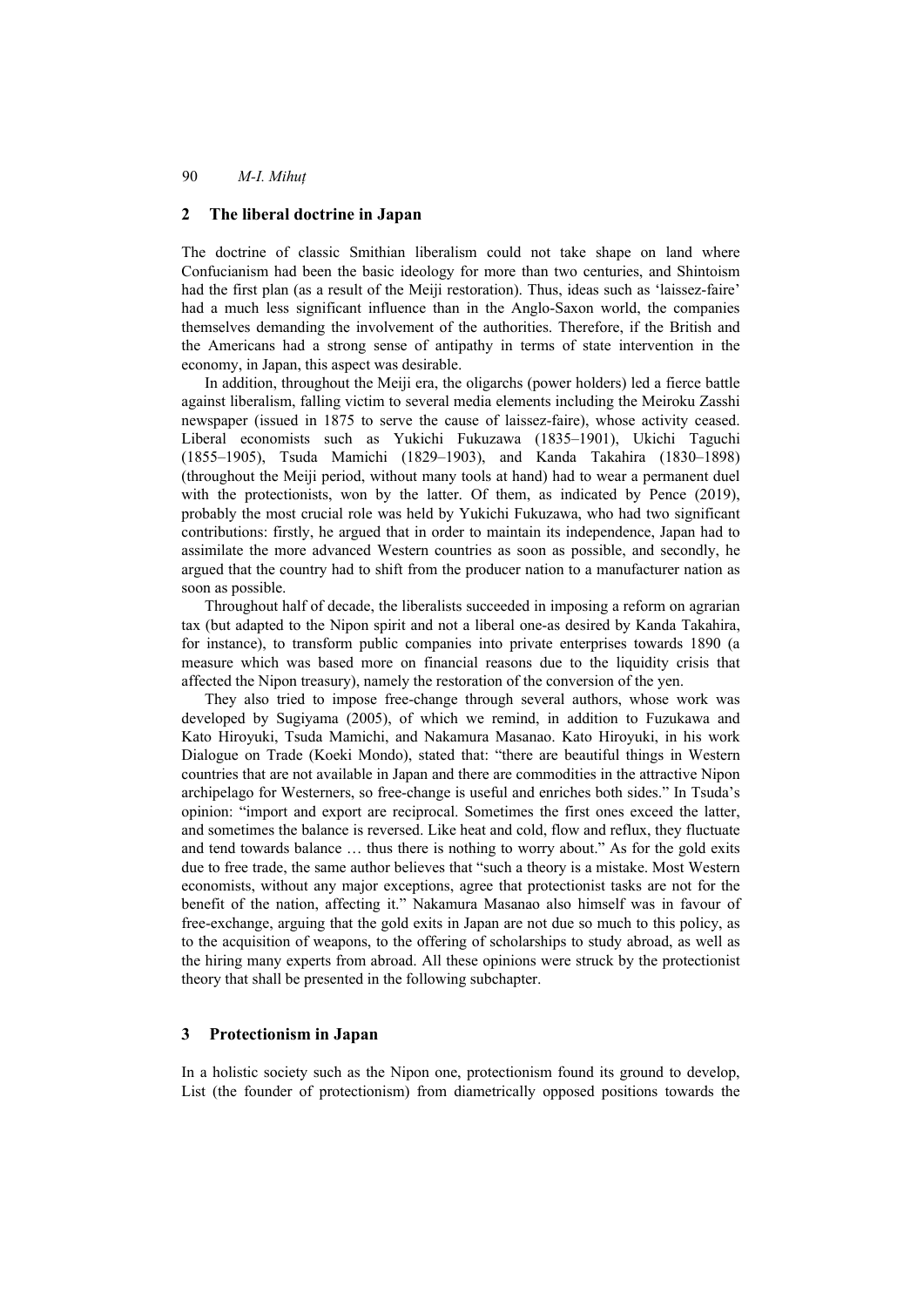liberalism supported by the utilitarian philosophy. The foundation is no longer represented by homo oeconomicus, but by society, a kind of 'homo economicus socialis' (Pohoaţă, 1995). The nation replaces homo oeconomicus, its paradigm being thus based on the community. The individual is no longer a stand-alone element, but an integral part of a group, without whom everything is vain, apart from whom happiness cannot be found. In the new doctrine, the national interest prevails over the individual one. Therefore, the centre of gravity is moved from the individual to society, which holds full power.

In opposition to the Smithian theory that the interests of the individual with other individuals or society correspond, and the state does not have to intervene in the economy because the invisible hand self-regulate the potential problems, List brings an example by demonstrating that this is not always true: an importer of manufactured products is focused on as many sales as possible, while for society the development of the national industry is more critical. Also, the present interests do not always correspond to the subsequent ones, which, according to List, makes state intervention (on the capitalist basis) necessary to channel all these visions towards the future benefit of society. All this would fit on the existing genetic in the Nippon archipelago, where groups always prevailed over the individual.

Another aspect that was perfectly folded with the Japanese philosophy was the fact that List (contrary to Smith) believed that individuals were united not because of selfishness (as the stated by classical liberalism), but to become stronger. In the Listic paradigm, his selfishness becomes the nation's, not the individual's. This protectionism is a nationalist one, aimed at transforming its own country into a strong one, and this is the strongest wish of the Japanese, that is to reach and overcome the westerners.

The first Japanese economist to adopt this doctrine was Wakayama Norizaku, who in his work entitled *Theory of Protectionist Tariffs* (1870) declared himself a defender of the new ideas, attacking the ricardial theory of comparative advantage (more empirically than theoretically). He generally supported the arguments used in the Shogunate period, claiming that liberalisation of trade would lead to the importation of luxury products that would impoverish the country by leaving gold and silver outside the Nipon area. Norizaku further pointed out that no country had acquired well-being without protectionism (be it England, USA, France, Germany, and Denmark), and Japan was still a poor country then and it was not familiar with the manufacturing industry and trade. Thus, the urgent needs were to "prohibit exports of agricultural products and to restore thus soil fertility, prevent cunning trade activities and thus save trade from decomposition, stop imports, impose a tax on foreign products, encouraging hence the domestic industries" (Sugiyama, 2005). The same author wondered: "when a child is born, is it not the parents' duty to take care of him/her in all possible ways until he/she grows to become independent?" (Sugiyama, 2005).

The same line would be followed by several Nipon economists, including Sugi Koji, who would publish in 1874 an article in which he tried to develop the ideas of his predecessor. He believed that "those who have reached full development embrace free trade and loathe protectionism because it would prevent them from performing their activities. Those who have not yet reached full development are against free trade, embracing protectionism. This is because they must be protected until they become 'mature', just like the child's protection from his/her parents" (Suzuki, 2005).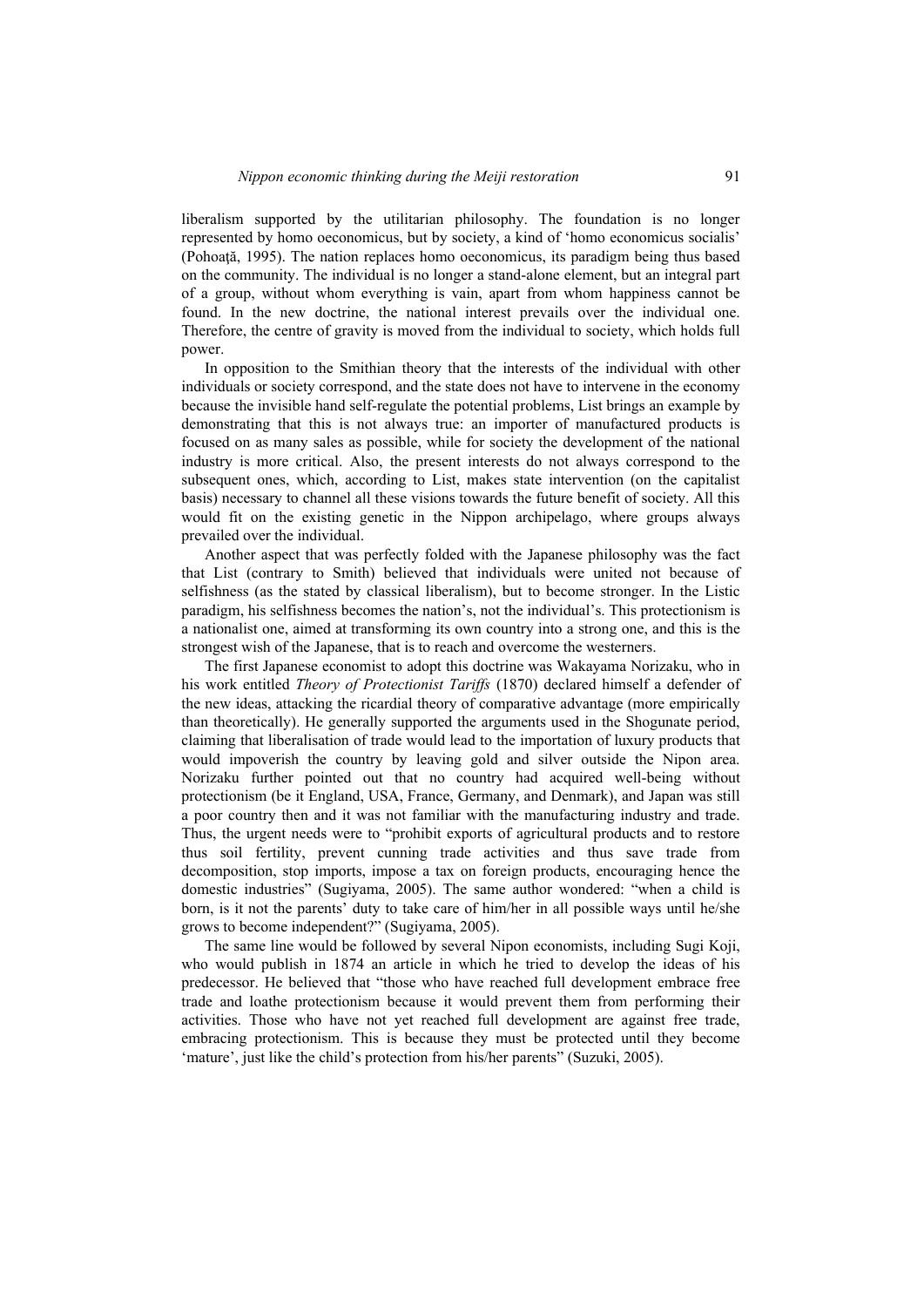Another economist, in the person of Nishimura Shigeki (1828–1902), carried out a pertinent analysis of the conditions of those times, existing in Japan and the UK, where he concluded that the only solution for the Nipon archipelago was embodied by protectionism. He showed that:

"Those who entirely support free trade, probably see Britain thriving because of such a policy which he believes we should therefore follow. However, the trade between the two countries has nothing in common. The British have opened the boundaries of international trade of their own free will, while we have been forced by the Americans. They are intelligent and skilled in the manufacturing industry, while we are naive and untrained for the manufacturing industry. Their soil is exploited to the fullest, and the population works in the industry, while our situation is opposed. When they began free trade, they already had exceeded other nations in the manufacturing and trade industries, while we were outclassed by many other countries at the opening-up of borders. In this respect, it is obvious that we must not follow the free-trade path." (Sugyiama, 2005)

We want to note this comparison between the two island states because of its complexity through the multitude and depth of the factors listed.

Shigeki also drew attention to the fact that even England applied protectionist policies until it exceeded the other states, and the inferiority to Europe determined the USA to impose high customs duties to promote its industries.

All these opinions expressed by Nipon economists seem to have been influenced by the listic ideas, whose work *The National System of Political Economy* would be translated in 1889, by Oshima Sadamasu (1845–1914). Two years later, he would publish Josei Ron (treatise on the current situation), in which he believed that free-exchange, along with the comparative advantage would advantage great powers, emphasising thus their supremacy.

To argue that this hypothesis, the listic conception was used, to distinguish between the short-term vision – where free-exchange offered advantages – and the long-term one  $-$  which has "adverse consequences on the  $\mu$ , unripe" ones, showing that agricultural nations will remain agricultural nations, and the industrial ones will remain industrial" (Suzuki, 2005).

In addition to the reasoning mentioned above, Oshima, with great clarity, understood that specific policies are beneficial in a particular place, under precise geographic, demographic, economic, historical conditions, etc. with no universal laws available worldwide. Thus, just like Wakayama Norizaku, he stated that if Britain is the first country worldwide and if classic liberalism is widely used here, it does not necessarily mean that in Japan its use would bring wealth. He encouraged the use of theories that correspond with Japan showing that:

"If apples fall on the earth in England, we can assume that all apples fall on the earth in all countries of the world. Nevertheless, as far as politics, laws and the economy are concerned, what is appropriate for England, perhaps it is suitable for France, and nations may be old or new, large or small, strong or weak, while each country is differently located, and the common laws, the climate, the habits are also interconnected." (Suzuki, 2005)

Moving forward, he accuses those who believed that Japan should apply free-exchange because only thus it would succeed in reaching the performance of the first country: "there are those who read two or three books in English on economics and who want to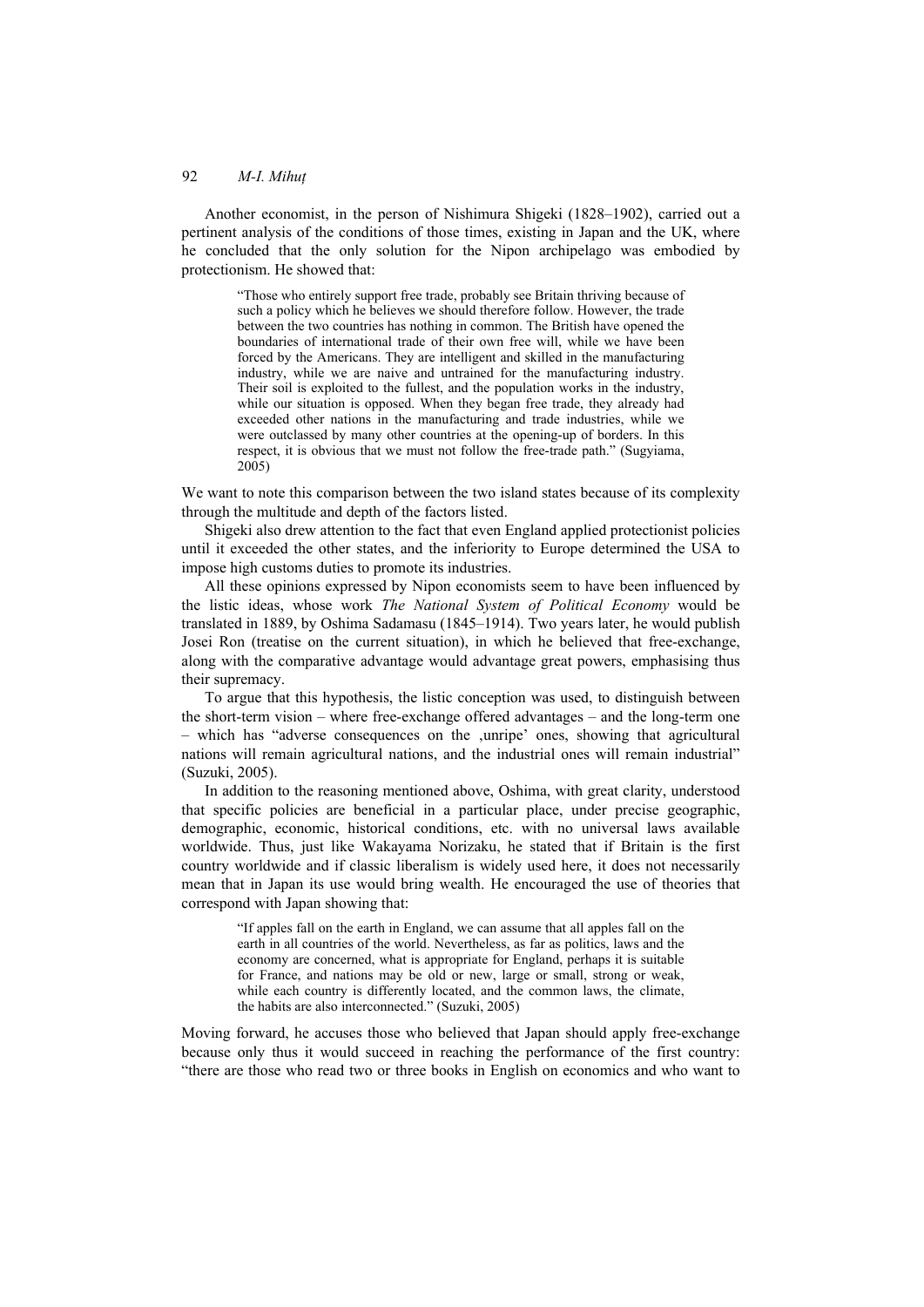apply those theories to our country, where circumstances, population, well-being and position are different" (Suzuki, 2005).

The economists mentioned above, who opposed a vehement resistance to classical liberalism, were part of the Japanese historical school. In this endeavour, they were also supported by the vast majority of the Japanese academic society of social policy.

#### **4 Japan academic society of social policy**

The Japanese academic society of social policy was founded in 1896. Its memorandum wrote:

> "We are against laissez-faire because excessive self-interest and unlimited competition cannot be added to the existing inequalities. We are also against socialism because an attempt to overthrow the current economic system and to exterminate the capitalist class can only affect the development of the nation. We aim to maintain the current economic order based on private property and within this limit, to prevent the antagonisation of classes and to achieve social harmony through activities of both individuals, as well of state power." (Sugyiama, 2005)

Therefore, this school claimed protectionism in its struggle with liberalism, but after the final defeat of the latter, when economic ideas would challenge List's descendants: the German historical school, and the Marxism-oriented economists, a split in society occurred. Although it was against the memorandum, several members subsequently moved to the Marxist camp, with others remaining to fight against this doctrine.

The prominent representative of the Japanese academic society of social policy was Fukuda Tokuzo, who in order to criticise Marxism, began his study, as early as 1906, being among the first Nipon economists who analysed the original writings in German. The understanding of the doctrine that he criticised represented a valuable asset that the Nipon economist acquired, his knowledge of Marxism being remarkable and found along with the numerous controversies he had with his opponents.

Fukuda's primary attacks were directed, initially, against the deterministic tendencies that they considered an integral part of the materialistic vision of history. Further, he accused the Marxists economists of inconsistency because they were demanding support for certain social reform policies, while they should have generally believed that without these reforms the capitalist system would have been pushed to collapse and replaced by socialism; thus they do not understand the reason for which they do not allow this to materialise. Ultimately, he turned his attention against the Marxist vision on the economy as a zero-sum game and the opinion according to which, in order for the workers to gain, it would be necessary to suppress private property (Suzuki, 2005).

In order to scientifically combat an expansion of the Marxist thinking, Fukuda turned his attention towards marginalism. Starting with 1905, he used Alfred Marshall's work, *Principles of Economics*, as a handbook for the courses he taught at the university, which were afterwards published in 1909 (in courses on political economics).

Apart from the British neoclassical economists, Fukuda also studied the Austrians, attacking the inconsistencies in the theory of value between chapters 1 and 3 of Marx's Capital and using Bohm Bawerk's theory of capital and interest, disapproving the theory of added value. He was keen on economics based on mathematics, contributing to the translation of Japanese works such as Antoine Augustin Cournot's *Recherches sur*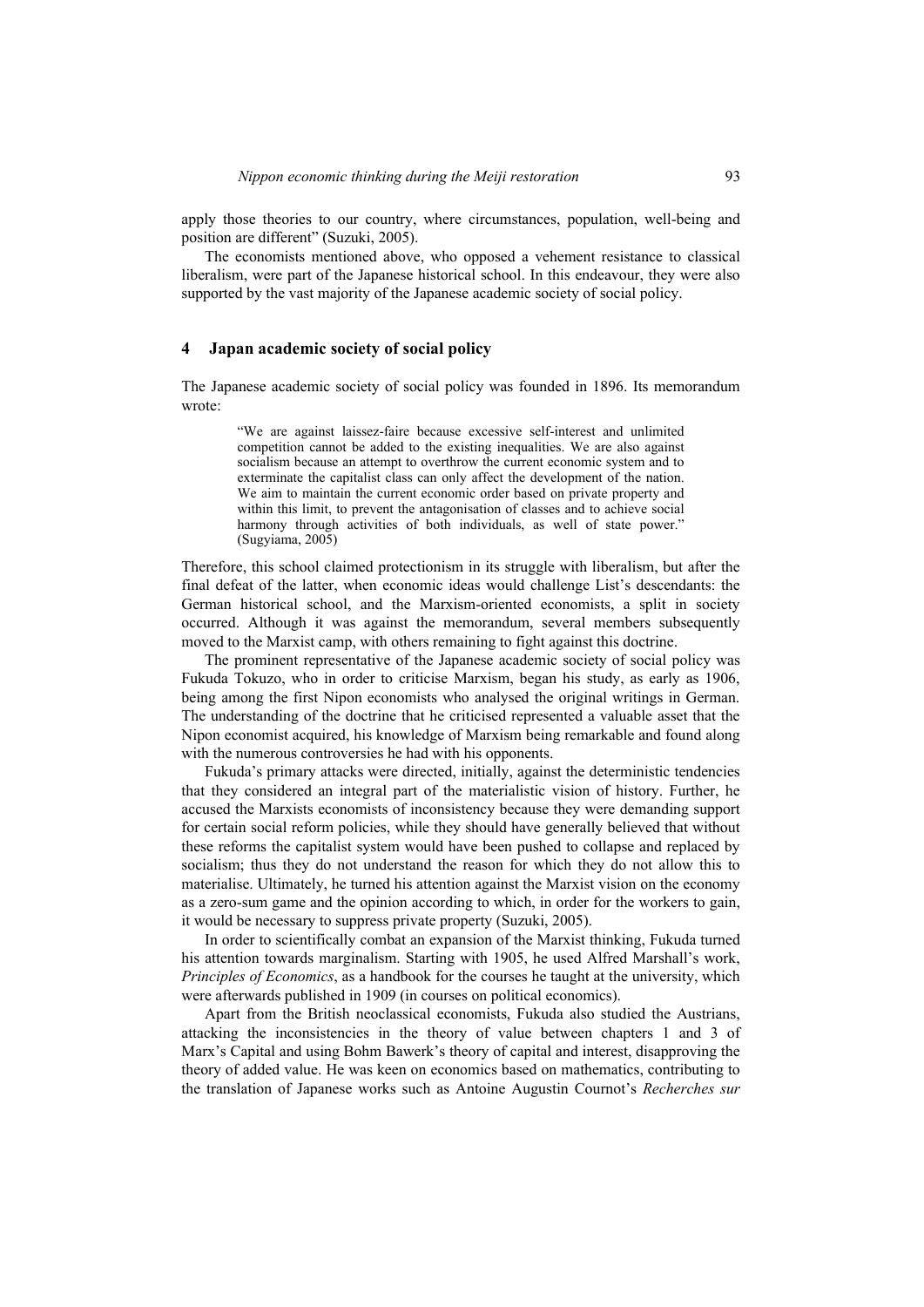*les Principes Mathematiques de la Theorie des Richesses*, Stanley Jevons's *The Theory of Political Economy*, Leon Walras's *Elements d'economics Politique Pure*, Hermann Heinrich *Gossen's Entwicklung der Gesetz des menschliches Verkehrs*, and Alfred Marshall's *Principles of Economics*. Apart from these works which he influenced, some of his disciples started also the translation of critical socialist works.

Thus, his name is strongly related to the development of marginalism and of Marxism which he criticised, because his disciples were those who brought, Niponised and promoted these doctrines into the Nipon archipelago during the inter-war period.

## **5 Some conclusions**

Throughout its history, the Nipon archipelago opened three times to the other cultures, clutching everything with impressive greed and respecting each time the universal fundamental law, which represented the adjustment of the 'new' to the common Japanese denominator. Whether it was about writing (copying from the Chinese), about social stratification or quality management (invented by Edwards William Deming and Joseph Moses Juran), all elements followed an intense process of transformation (of Niponisation), which often made the finished product differs significantly from the original model (Japanese writing). The new germ is quickly integrated into the traditional fund, assimilated, transformed, modelled, to appear Japanese. Assimilated (final) products must resonate with the sensitivity of the Japanese and are modified until they meet this condition. The expressions 'Japanese soul, Chinese know-how' and 'Japanese soul, Western know-how' show their concern to preserve the 'Nipon identity and permanence'. The same thing happened to the economic thinking in the Meiji era, when several theories were firstly taken over, and subsequently were passed through the Japanese filter and modified in accordance with it. The Niponisation process can be observed through how they approached the two mother civilisations: the Chinese and Western ones. This engine is one that works in two strokes: during the first period, the selection is made so that the actual Niponisation takes place.

The 'Western shoe' is too small or too large, failing to correspond to the 'Japanese ilk'. The Japanese consider that 'the blue deriving from indigo is even bluer than indigo'.

Economic ideas that percolate into Japan are also subject to Niponisation, "capitalism, planning, protectionism having a new shape, being adapted to fold on the Nipon realities, also imitating the forms and colours of the Japanese society" (Tuiu, 1987).

Thus, the economic doctrine of Niponism, focused on "the art of government and the well-being of people", was established and developed over time, in several stages, among which two are fundamental: Tokugawa Shogunate stage (1603–1868), respectively the Meiji Restoration (1868–1912). These were followed by two other periods of shaping this doctrine, namely: the inter-war one, respectively the one after World War II.

Shintoistic philosophy (the spirits' path), which is characterised by love for the homeland, veneration of nature, worship of the Sovereign, honour of the gods, respect for family values, where personal honour is the ultimate value, combined Confucianism and Chinese Buddhism (with similar values) and created a specific Japanese life philosophy and within it, an economic doctrine focused on agriculture, close to the European physiocracy, but developing specific Japanese elements: hard work, tempering, maximum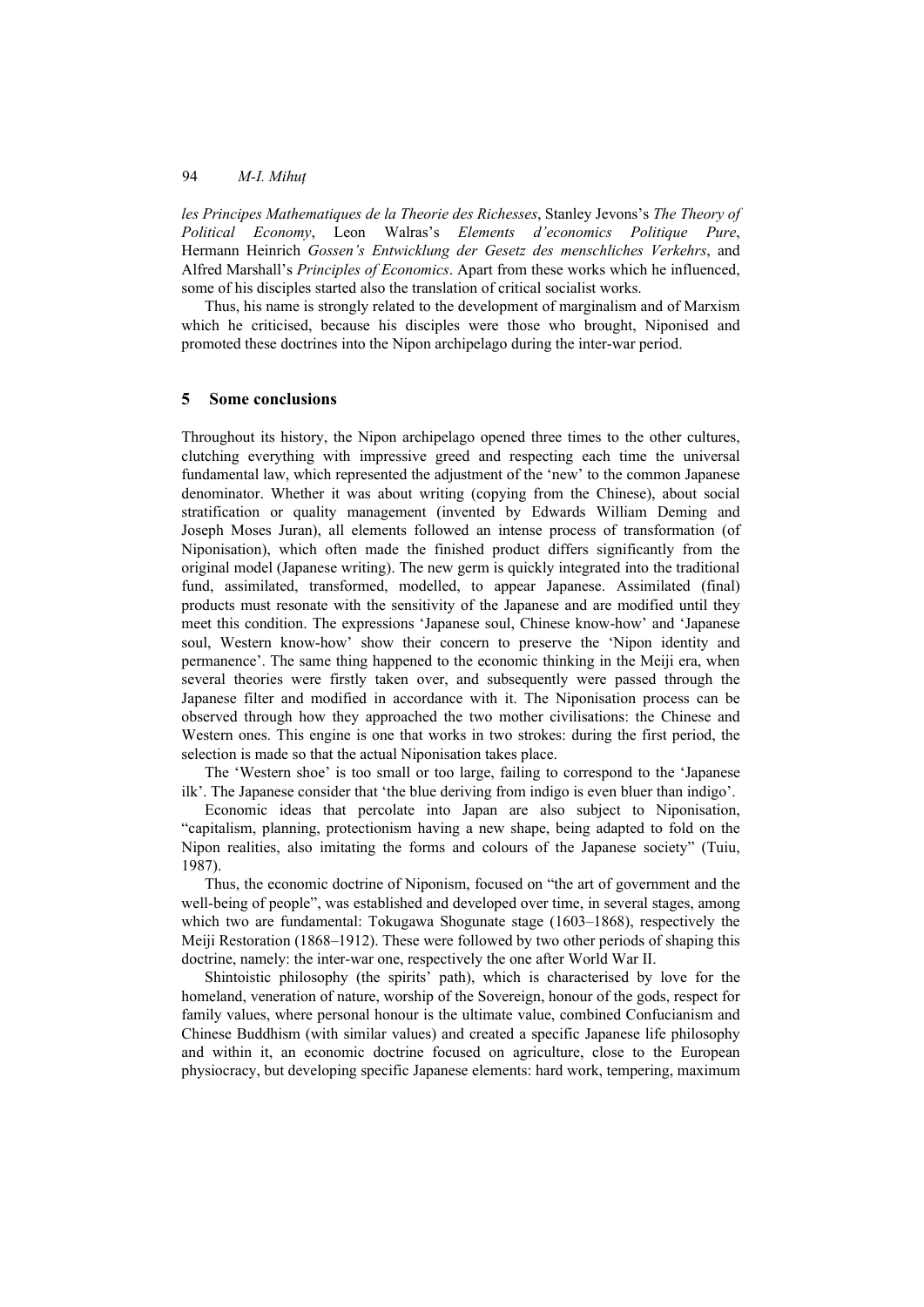savings, acceptance of hierarchy and authority, awareness of the group's power, perfect ambition, caring for the sake of the subjects.

Pure liberalism has been and is perceived in the Nipon area as a bearer of negative valences, representing system deregulation and internal erosion, an outward threat to the way of life, an open gate for a colonisation attempt by the strong over the weak, a moral decadence, and time-social chaos.

Protectionism moulds into the countries where nation plays a central role, and not the individualities, and nationalism is a religion of strong ranking, while the 'advices' from the strong ones are immediately accepted with any doubt, where any sacrifice made for the emperor and society is an honour for the citizen. At the same time, the objectives are drawn in the long-term, the Japanese would sacrifice themselves for future well-being.

In a society where the collectively prevails over the individual, socialist aspects were expected to arise. Thus, an important fact to note is that Marxism has percolated through Japan as a labour movement, due to the heavy conditions imposed on the proletariat class, and it was only after a generation it penetrated the academic environment.

The path subsequently chosen by Japan was not represented by the USSR model, where there was socialist planning, nor by the Anglo-Saxon liberal model, following a middle path through which rational capitalist-based planning made its way. Thus, this Nipon capitalism opposed the Anglo-Saxon one, which could not be assimilated into the archipelago, and the western conception having the isolated individual as its starting point could not be rooted in Japan's soil where the group, harmony and consensus are the most important. Here, individualism has a derogatory meaning, the praise belonging to the group, not to a single person, in order not to destabilise harmony. Therefore, each member of the group must fulfil their role as good as possible, and they must not make any impression, so as not to stir up adverse reactions from colleagues and not to affect Wa (harmony).

The economic doctrine that we find in Japan can be called late capitalism, development, capitalism, growth, the capitalism of the latter, planning on liberal structures, controlled capitalism, organised liberalism, planned liberalism, contemporary feudalism, organised capitalism or we can call it Niponism. It is composed, as we have previously presented, of the interference in the specific Nipon crucible of several 'Niponised' doctrines: classicism, but especially neoclassicism, keynesism and neokeynesism, protectionism and socialism, succeeding the symbiotic combination of the free market with the elements of capitalist planning, a state-market complementarity. It is a fact that the theories mentioned above have been consecrated in the West, but elements of originality have been impregnated by their implantation with a Niponised graft in a specific Japanese soil (formed throughout the ages), where they caved, have risen and amazed the entire world with their fecundity. In this way, Niponism is the result of the merge between Western economic thinking and the Japanese millennial system.

#### **References**

Misaki, K. (2006) 'The general equilibrium theory in Japanese economic thought: from Walras to Morishima', in *From Walras to Pareto*, pp.11–26, Springer, Boston, MA.

Pence, K.M. (2019) *Economic Thought during Japan's Meiji Era*, Working Paper No. 24.

Pohoaţă, I. (1995) *Doctrine Economice Universale*, Vol. 1, Editura Fundaţiei Academice Gheorghe Zane.